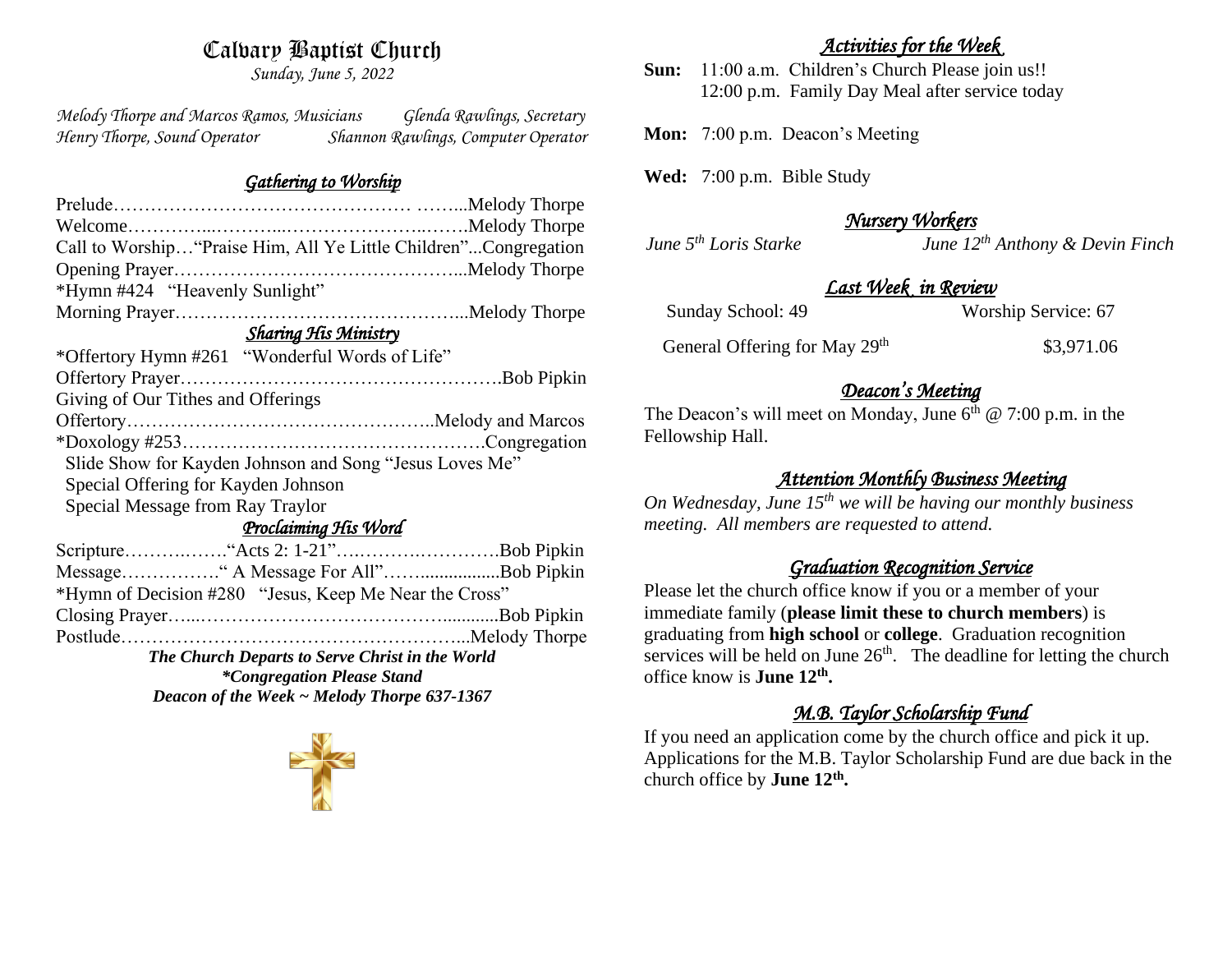#### **CALVARY BAPTIST CHURCH YOUTH SUMMER ACTIVITES AND ANNOUNCEMENTS**

- **Sunday, July 10th to Thursday, July 14th – Vacation Bible School 6:30pm to 8:45pm**. The VBS Closing will be **Friday, July 15th** starting at 6:30 with Hot Dog dinner following the program.
- **Sunday, July 24th to Wednesday, July 27th - Camp Kehukee** Be sure to sign up by July  $16<sup>th</sup>$ . Sign up is required. Sign up sheet located in the Sanctuary.
- **Vacation Bible School Volunteers –** We would like to get a list of people that will be helping with vacation bible school, especially the teen helpers. We want to make sure we have all areas covered. The sign-up sheet is located in the Sanctuary. Please sign up by July  $3^{rd}$ .
- **Thursday, July 7th starting at 5pm- Help! Vacation Bible School Decorating Volunteers –** We need help decorating for Vacation Bible School. We are looking for both teen and adult volunteers to help decorate the church for Vacation Bible School. The sign-up sheet is located in the Sanctuary. Please sign up by July 3<sup>rd</sup>.



*Church Email: [calvarybc1@verizon.net](mailto:cbcemporiaoffice@gmail.com)*

*Church Website[:www.calvarybaptistemporia.org](http://www.calvarybaptistemporia.org/)*

*Bob Pipkin Email: [jrpipkin3@gmail.com](mailto:jrpipkin3@gmail.com) and Cell: 757-418-1243*

*Dr. Bob Pipkin*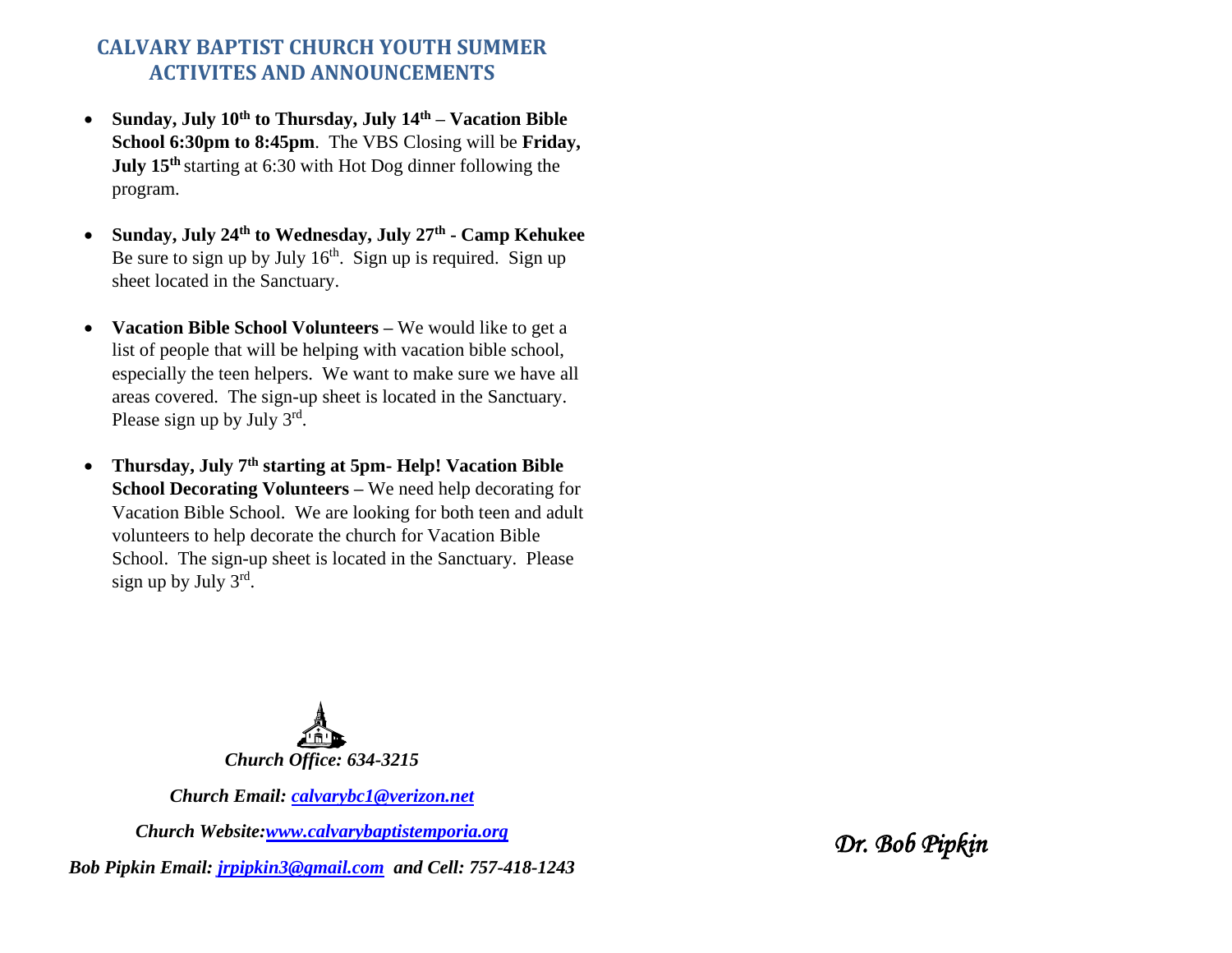• **Vacation Bible School Volunteers T-Shirts Order –** If Vacation Bible School volunteers you would like to purchase a Monumental Staff t-shirt, please sign up with your shirt size by June  $12<sup>th</sup>$ . The price of the t-shirt will depend on the size in which you are ordering. Please pay Cristina Link or Alexa Dickens. If you would like to handle ordering a shirt yourself go to

[https://www.concordiasupply.com/ssearch?keywords=staff+t](https://www.concordiasupply.com/ssearch?keywords=staff+t-shirt)[shirt](https://www.concordiasupply.com/ssearch?keywords=staff+t-shirt) or<https://www.group.com/search-results/?q=staff>



The following is the price list: (Adult Sizes) (includes tax) *-Small = \$10.52* **-***Medium = \$11.57 -Large = \$11.57* **-***XLarge = \$11.57 -2XL = \$14.73* **-***3XL = \$14.73*

• **We need your help! We need more people to sign up to keep the Nursery during worship service. Currently we only have about 6 people in the rotation and 3 of the 6 are the people that do the Children's Church. This sometimes makes it difficult with scheduling who will be doing children's church especially during the summer months. If we get enough people to sign up, you would only need to keep the nursey once a quarter. Please contact Glenda Rawlings if you would like to be added to the nursey rotation.** 

*Please contact the church office to place Calvary members in need of special prayers on the prayer list.*

#### *Prayer List*

*Deborah Allen Mike Allen Kay Bryant Aubrey Burke Cindy Burke Janet Gillam Sonja Soles Tamara Starke Frances Taylor Karen Taylor Kathy Tuck Nita Wright* 

# *Kenneth Kea Christen Parrish Elaine Pearce Bob & Beth Pipkin*

#### *Nursing Homes*

# *Bloom Retirement Center*

*Henry Pair DeEtte Roberson* 

## *Greensville Health and Rehab*

*Junior Allen Carolyn Darden Pamela Dunlow Barbara Wilson*

## *Post-Acute Medical Rocky Mount, NC*

*Ron Poarch*

*Children's Hospital in Norfolk Kayden "KK" Johnson*